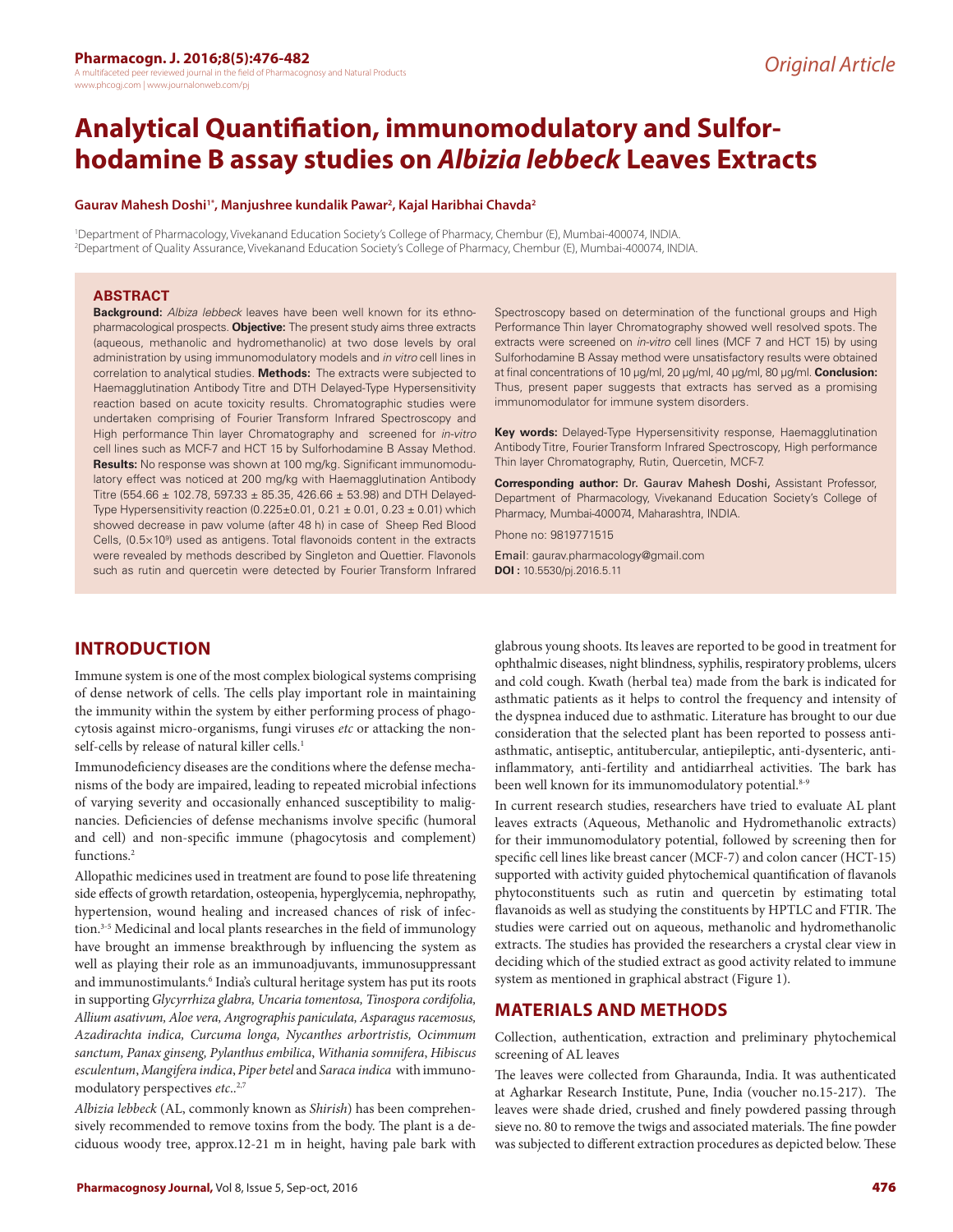extracts were stored at  $8 - 15^{\circ}$ C for analytical quantification, immunomodulatory and *invitro* cell lines studies.

#### Methanolic extract of *Albizia lebbeck* (MEAL)

The powder was macerated using methanol in extraction bottle (100 g in 500 ml) and was kept in dark place at room temperature for 7-10 days with occasional shaking. On the 8<sup>th</sup> day, it was subjected to orbital shaking and dry form was obtained with the help of rotary evaporator.

#### Hydromethanolic extract of *Albizia lebbeck* (HMAL)

The powder was extracted with 70: 30 ratio of methanol and water (50 g in 500 ml) and subjected to soxhlet extraction at 55ºC and dry form was obtained on rotary evaporator.

#### Aqueous extract of *Albizia lebbeck* (AQAL)

The powder was extracted with distilled water (50 g in 500 ml) and heated on water bath at 95ºC. It was filtered by Whatman filter paper no.1 and subjected to vacuum pressure in order to obtain dry form.

### Determination of powder characteristics of the extracts

The extracts were subjected to total ash value, acid insoluble ash, water soluble ash, water soluble extractive, alcohol soluble extractive, total solid content and loss on drying as described by Khandelwal.<sup>10</sup>

### Preliminary phytochemical screenings of the extracts

The extracts were subjected to preliminary phytochemical studies as described by C.K Kokate.<sup>11</sup>

#### Total flavonoid estimation in the extracts

The amount of total phenolics and flavonoids content in the MEAL, HMAL and AQAL extracts were measured using Singleton and Quettier methods.12,13 using rutin as a standard. Results were expressed as rutin equivalents in mg per g of *A. lebbek* leaves.

### Analytical studies Thin Layer Chromatography (TLC)

Identification of the rutin and quercetin by using were methanol: glacial acetic acid: formic acid: water (3:0.9:0.9:0.5) and toluene: ethyl acetate: formic acid (5:4:0.2) respectively. The standard and extract samples were dissolved in the methanol (10 mg in 1 ml) and were filtered through Whatman filter paper no.1 before spotting on the plate. The TLC plate was exposed to ammonia and visualized under UV lamp.

# High Performance Thin Layer Chromatography (HPTLC)

The studies were performed at the Anchrom Test Lab Pvt. Ltd., Mumbai. The quantification was carried out by the application of the spots on HPTLC plate impregnated with silica gel (plate size of 20.0×10.0 cm). The extracts (200 mg) and standards (5 mg) were dissolved in 5 ml of methanol. Scanning of developed plates was carried out under UV visible wavelength at 254 nm but well resolved spots were obtained only after derivatization at 540 nm. The details of the instrument used in studies was CAMAG LINOMAT 5 with 5 application parameter, inert gas as spray gas, methanol as sample solvent with dosage speed 150 nl/s and predosage volume 0.2 µl. Syringe size was 100 µl with 10 numbers of tracks, 8 mm application position and 8 mm band length. The calibration parameters used was calibration mode multilevel, with CV statistics

mode and the evaluation mode was based on peak areas. The results were calculated based on the formula.

Area of sample× standard dilution×

% of constituent :  $\frac{\text{purity of standard} \times 100}{\text{Area of standard} \times \text{sample dilution}}$ 

### Fourier Transform Infrared (FTIR) spectroscopy

The studies were performed at Vivekanand Education Society's College of Pharmacy, Chembur, Mumbai. The standards and extracts in powdered form were placed directly over the zinc-selenium crystals fitted into the die cavity of sample holder and spectrum was obtained in the range 500-4000 cm<sup>-1</sup> using the software IR solutions and the results were interpreted. The instrument used in studies was on Shimadzu IR Affinity with scanning speed of 2 mm/sec.

# Animal studies Standard drugs and chemicals

Ashwagandha Churna was used as a standard herbal drug procured from local retailer supplier. Standard biomarkers (rutin and quercetin) were obtained from Sigma Aldrich Private Limited, Mumbai. All the chemicals used throughout the experimentation purpose were procured from local suppliers.

### Animal Studies

The protocol for animal studies was approved by Vivekanand Education Society's College of Pharmacy, Mumbai, Maharashtra, India (VESCOP/ 05d/2015) and was in accordance with International Standards on Care and Use of Experimental Animals (CCAC, 1993). Albino Wistar rats of either sex obtained from Bharat Serums and Vaccines Ltd., Mumbai, each weighing between 120 - 150 g were used for this studies. All the rats were dosed according to body wt. using p.o. The nine groups were as follows:

Group I: Served as control (0.5% sodium CMC solution at 1mg/kg).

Group II: AQAL extract at 100 mg/kg.

Group III: AQAL extract at 200 mg/kg.

Group IV: HMAL extract at 100 mg/kg.

Group V: HMAL extract at 200 mg/kg.

Group VI: MEAL extract at 100 mg/kg.

Group VII: MEAL extract at 200 mg/kg.

Group VIII: Ashwagandha Churna at 100 mg/kg.

Group IX: Ashwagandha Churna at 200 mg/kg.

#### Experimental conditions

The animal experimentation area was air-conditioned maintaining light cycle of 12 h light and 12 h dark, temperature  $22 \pm 1^{\circ}$ C and relative humidity  $65 \pm 10$ %. They were housed in groups of 3 in rectangular cages made from plastic with paddy husk bedding and fed with standard pellet food. The animals were fasted for approximately 16 h before study with free access to water.

#### Preparation of Antigen, standard and extracts

Fresh blood was collected from sheep sacrificed in the local slaughter house. Sheep red blood cells (SRBCs) were washed three times in large volumes of pyrogen free 0.9% normal saline and adjusted to a concentration of 0.5×10<sup>9</sup> cells/ml for immunization and challenge.<sup>14</sup> The extracts and standard were dissolved in 0.5% carboxymethylcellulose (vehicle) before dosing.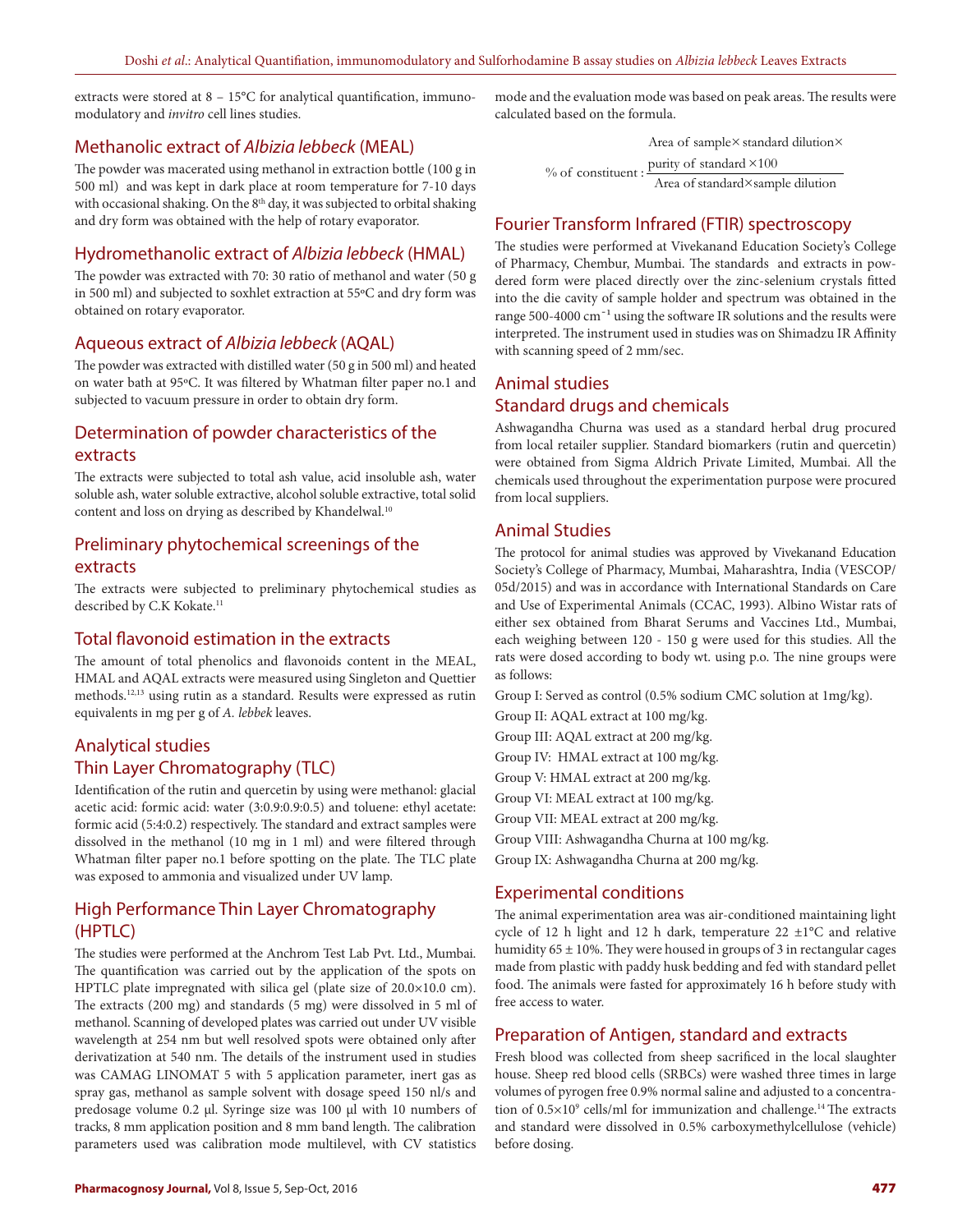### Acute Toxicity

Acute toxicity studies were undertaken as per OECD guidelines 425. Female rats were administered a single dose of the extracts at 2000 mg/kg.<sup>15</sup> The following conditions were observed:

### Mortality/Viability/ Clinical signs

In this observation was done for first 30 min. and at approximately 1, 2, 3 and 4 h after administration of the extract on test day 0 (in common with the clinical signs) and twice daily during the acclimatization period (at least once on day of sacrifice).

#### Body weights

They were determined on test days 0 (prior to administration) and on day 7, day 14 and at death.

### Animal Models<sup>2,16,17</sup>

#### Haemagglutination Antibody Titre

The rats were immunized by injecting 0.1 ml of SRBCs suspension containing  $0.5 \times 10^9$  cells intraperitoneally on day 0. Vehicle, AL extracts and standard were given orally for 7 days. Blood samples were collected in micro-centrifuge tubes from each by retro-orbital puncture on day 7. The blood samples were centrifuged and serum was obtained. Equal volumes of individual serum samples of each group were pooled. Twofold serial dilutions of pooled serum samples was made in 25 microliter volume of normal saline in microtitration plates and added to 25 microliter of 1% suspension of SRBCs in saline. After mixing, the plates were incubated at 37°C for 1 h and examined for haemagglutination under the microscope. Antibody levels were determined by taking the reciprocal of the highest dilution of the test serum agglutination as the antibody titre.

### Delayed-Type Hypersensitivity Response

The rats were challenged by injection of  $0.5 \times 10^9$  cells SRBCs in right hind foot pad. Foot thickness was measured after +24 and +48 h of this challenge. The AL extracts were administered orally on day 0 and continued till day 7 of challenge. Right hind footpad thickness was measured with micrometer screw gauge on  $7<sup>th</sup>$  (prior to injection),  $8<sup>th</sup>$  and  $9<sup>th</sup>$  day of the study. Difference between prior and post injection footpad thickness was reported as DTH response.

### Statistical analysis

It was done by One Way Analysis of Variance (ANOVA) followed by Dunnett test. The values were expressed as mean  $\pm$  SEM and  $*P < 0.05$ , \*\* $P < 0.01$ , \*\*\* $P < 0.001$  and \*\*\*\* $P < 0.0001$  when compared with control group were considered significant.

#### *In vitro* screening of the extracts using cell-lines.<sup>18,19</sup>

All the cell cultures and media used in study comprised of human colon cancer cell Line HCT15, human breast cancer cell line MCF7 and standard drug Adriamycin (Doxorubicin) were procured and maintained at ACTREC, Kharghar, Mumbai during the studies.

The cell lines were grown in Roswell Park Memorial Institute (RPMI) 1640 medium containing 10% fetal bovine serum and 2 mM L-glutamine. For present screening of extracts, cells were inoculated into 96 well microtiter plates in 100 µL at plating densities, depending on the doubling time of individual cell lines. After cell inoculation, the microtiter plates were incubated at 37°C, 5% Carbon dioxide, 95% air and 100% relative humidity for 24 h prior to addition of experimental drugs.

The extracts were initially solubilized in dimethyl sulfoxide at 100 mg/ml and diluted to 1mg/ml using water and stored frozen prior to use. At the time of drug addition, an aliquot of frozen concentrate (1 mg/ml) was thawed and diluted to 100, 200, 400 and 800 μg/ml with complete medium containing test article. Aliquots of 10 µl of these different drug dilutions were added to the appropriate microtiter wells already containing 90 µl of medium, resulting in the required final drug concentrations *i.e.*10, 20, 40 and 80 μg/ml.

After compound addition, the plates were incubated at standard conditions for 48 h and the assay was terminated by addition of cold TCA (trichloroacetic acid). Cells were fixed in situ by the gentle addition of 50 µl of cold 30% (w/v) TCA (final concentration, 10% TCA) and incubated for 60 min at 4°C. The supernatant was discarded; the plates were washed five times with tap water and air dried. Sulforhodamine B (SRB) solution (50  $\mu$ l) at 0.4% (w/v) in 1% acetic acid was added to each of the wells and the plates were incubated for 20 min at room temperature.

After staining, the unbound dye was recovered and the residual dye was removed by washing five times with 1% acetic acid. The plates were air dried. Bound stain was subsequently eluted with 10 mM trizma base and the absorbance was read on a plate reader at a wavelength of 540 nm with 690 nm reference wavelength. Percent growth was calculated on a plate-by-plate basis for test wells relative to control wells. Percent growth was expressed as:

$$
\% \text{ growth} = [Ti/C]'
$$
 100

By using the six absorbance measurements [time zero (Tz), control growth (C), and test growth in the presence of drug at the four concentration levels (Ti)].

### **RESULTS**

#### Percent yield of the extracts

Percent yield of MEAL, HMAL and AQAL was found to be 13, 16 and 20% w/v respectively.

# Powder Characteristics of extracts

The total ash value, water insoluble ash, acid insoluble ash, water extractive value, alcohol extractive value, total solid content and loss on drying were found to be 6.52, 1.33, 0.654, 9.69 and 12.55, 3.25 and 6.5% w/v respectively.

### Preliminary phytochemical screening

They were found to be positive for alkaloids, carbohydrates, reducing sugars, proteins, saponins, tannins, flavonoids, phenols.

### Total flavonoid content in the extracts

The total phenolic and flavonoid content of MEAL, HMAL and AEAL were found to be 22.811, 18.922 and 20.366 mg of RU/g of extracts respectively.

# Analytical studies Thin Layer Chromatography (TLC)

Rutin was found to possess Rf values of 0.85 (HMAL), 0.75 (AQAL) and 0.84 (MEAL) in comparison to the standard 0.80 whereas quercetin was found to have Rf values of 0.61 (HAML), 0.64 (AQAL) and 0.61 (MEAL) in comparison to the standard 0.64.

# High Performance Thin Layer Chromatography (HPTLC)

The extracts had shown well resolved spots on the HPTLC plate at Tracks 2, 4 and 10 in comparison to the standard at track no. 7 by comparing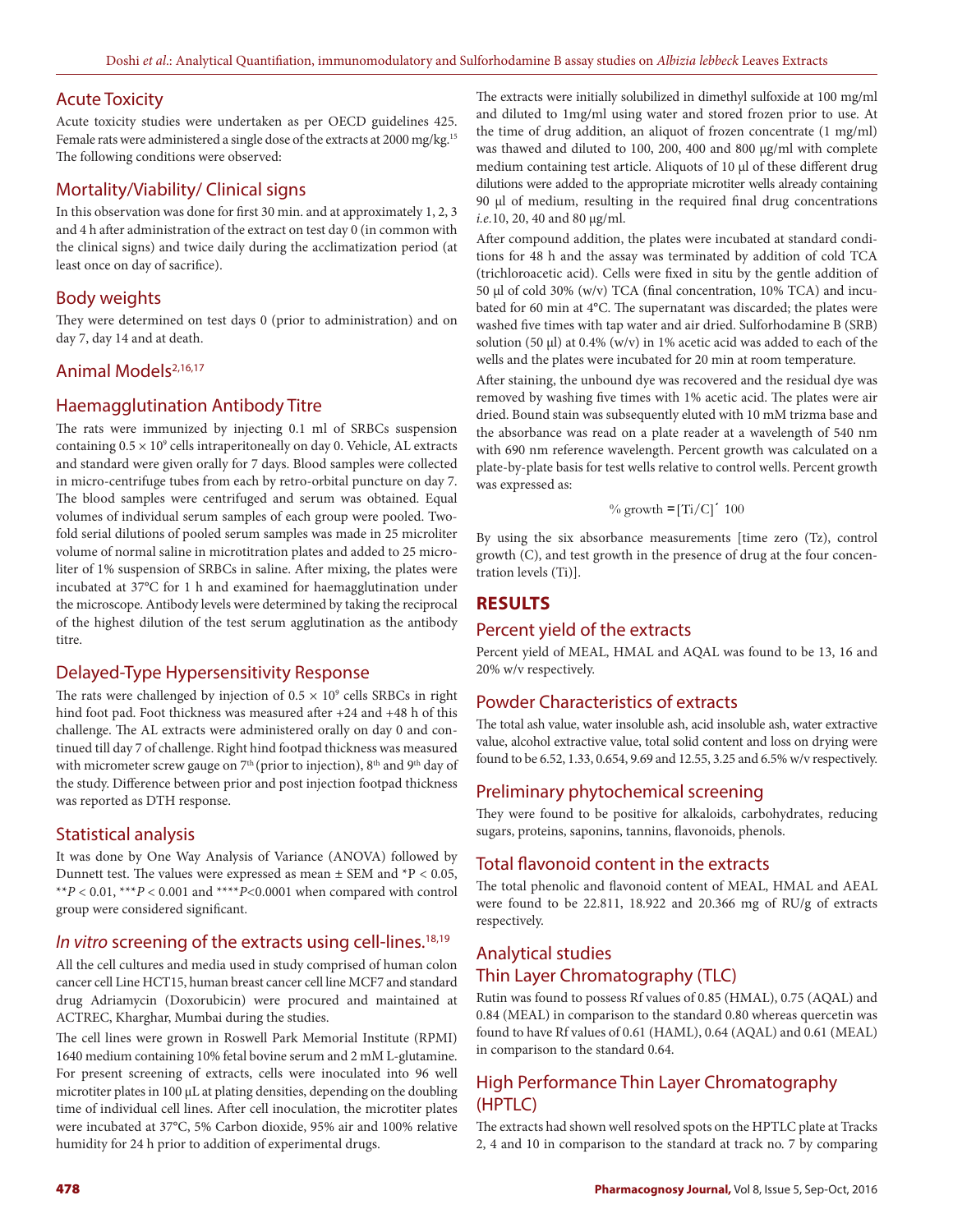the Rf value at 0.81 (maximum) confirms that the spots resolved were of quercetin. The results for HMAL, MEAL and AQAL were 797 µg/l, 71.9 µg/l and 839.1 µg/l respectively. Rutin for MEAL (893 µg/l) and AEAL (2654 µg/l) has shown well resolved spots on the HPTLC plate at Tracks 4 and 10 in comparison to the standard at track no. 5 and 10. (Table 1 and Figure 2).

#### **FTIR SPECTROSCOPY**

The standard quercetin showed major peaks at 3275.13, 2353.16, 1666.50, 1606.70, 1519.91, 1446.61, 1091.71, 1014.56, 819.75, 721.38 and 673.16 which confirmed the presence of alcohols, phenols, alkenes, aromatic rings, amides, carboxylic acids, ketones and alkyl halides respectively. In addition, standard rutin relieved major peaks at 3421.72, 3331.07, 2920.23, 2858.51, 1658.78, 1598.99, 1502.55, 1452.40, 1359.82, 1203.58, 1132.21, 1060.85, 808.17, 630.72 and 594.08 which confirmed the presence of alcohols, phenols, alkanes, alkenes, ketones, aromatic rings, anhydrides, amides, aliphatic amines and alkyl halides respectively as shown in Figure 3A and 3B.

MEAL shows major peaks at 2922.16, 1670.35, 1598.99, 1452.40, 1105.21, 744.52, 682.80 which confirms the presence of alcohols, phenols, alkanes, alkenes, carboxylic acids, amines, aromatic rings, anhydrides, aliphatic amines, alkyl halides respectively. HMAL shows major peaks at 3356.14, 2353.16, 1612.49, 1452.40, 1033.85, 717.52 and 2918.3 which confirm the presence of alcohols, phenols, aromatic rings, alkenes, alkanes, ketones, amines, anhydrides, aliphatic amines and alkyl halides respectively. AQAL shows major peaks at 3315.63, 2920.23, 1591.27, 1404.18, 1103.28, 1043.49, 713.66 and 644.22 which confirms the presence of alcohols, phenols, alkanes, aromatic rings, ketones, alkenes, amines, aliphatic amines and alkyl halides respectively as shown in Figure 4A,B,C.

### Animal studies

#### Acute Toxicity

#### *Mortality/Viability/Clinical signs*

The extracts were reported therapeutically safe up to 2000 mg/kg b.w and rats appeared normal thought the studies.

#### *Body weights*

All surviving animals had gained body weight by day 14 as compared to day 0.

#### Animal Models

#### *Haemagglutination Antibody Titre*

HMAL (597.33 ± 85.35) and AQAL (554.66 ± 102.78) extracts at 200 mg/kg showed significant activity and MEAL (426.66 ± 53.98) as comparable to the standard. No activity was reported at 100 mg/kg. (Figure 5).

#### *Delayed-Type Hypersensitivity (DTH) response*

The MEAL (0.23  $\pm$  0.01), HMAL (0.25  $\pm$  0.02, 0.21  $\pm$  0.01) extracts showed significant activity at both the dose levels. AQAL (0.225  $\pm$  0.01) showed significant activity at 200 mg/kg. Thus, Figure 5 depicts good immunosuppressant potentiality.

#### *In vitro* screening of the extract using cell-lines

*In-vitro* screening of extracts were found to be ineffective on selected cell lines at different concentrations studied as compared to standard drug Adriamycin as shown in Figure 6.

#### **DISCUSSION**

Identification of phytoconstituents has gained rapid attention in recent decades due to the progress of chromatographic techniques. TLC is



**Figure 1:** Graphical Abstract.





**Figure 2:** HPTLC Images.



**Figure 3A and B:** FTIR of standard quercetin and rutin.



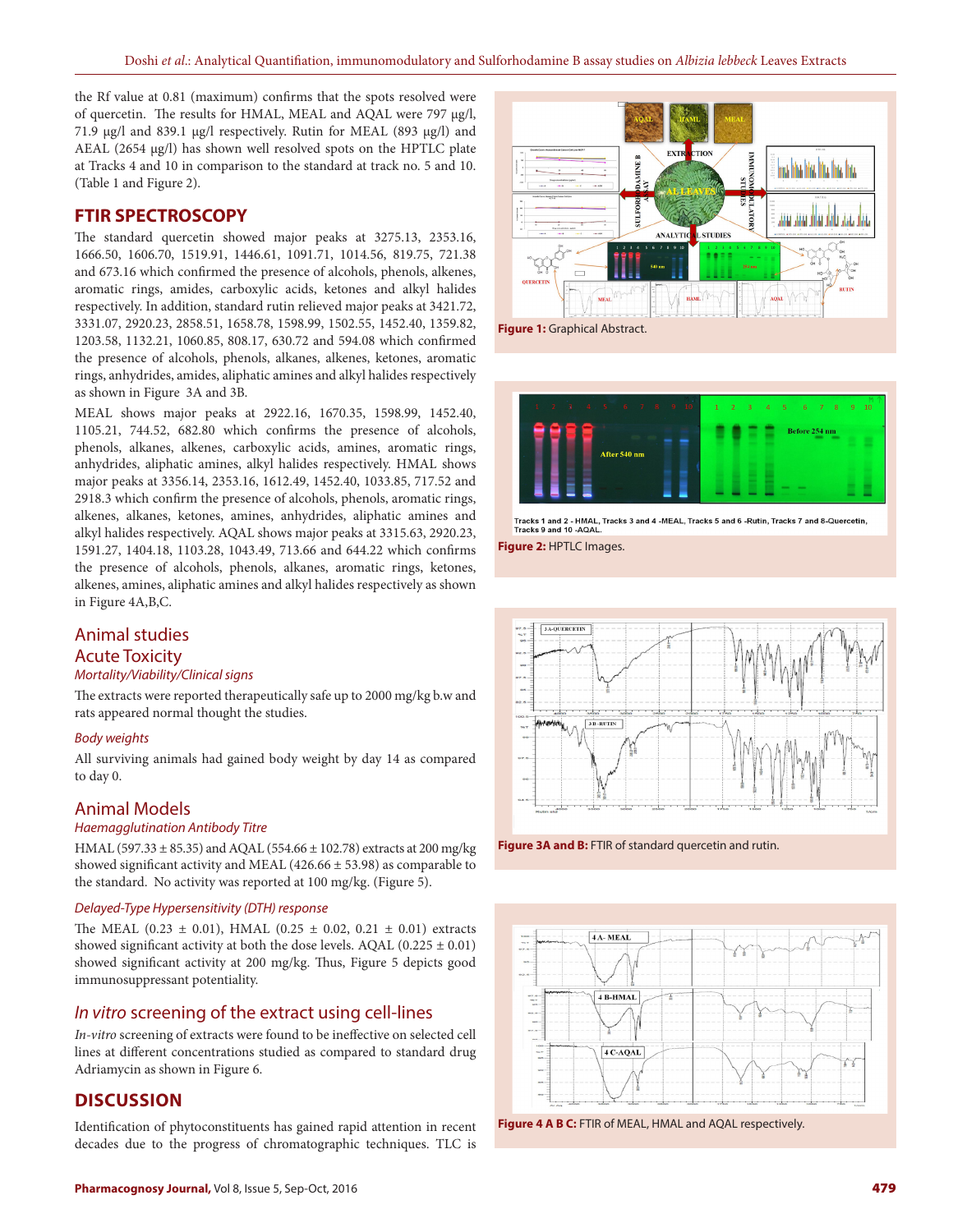



one of the cheapest and versatile analytical methods preferred for these studies. HPTLC technique marks its importance in this field due to its precision, accuracy and advantage of linearity and recovery of sample (99.24%). Even µg amounts of the material separation can be achieved by this technique.<sup>20, 21</sup> The IR spectrum shows spectral bands or peaks due to the presence of individual bonds or functional groups present in extracts. Its major advantage is as a fingerprinting device for comparing a natural component as well as synthetic sample.<sup>20</sup> In current research studies, MEAL, HMAL (rutin absent in HPTLC) and AQAL extracts showed the presence of flavonols compounds *viz*; rutin and quercetin confirmed based on maximum Rf value in comparsion with the standard. In current studies, the researchers have tried to state the presence of rutin and quercetin in extracts based on its comparsion with the standard as depicted in FTIR chromatograms.

White blood corpuscles encompasses of neutrophils, basophiles and eosinophiles responsible for macrophage activity whereas lymphocytes such as B cells (Bone marrow), T-cells (Thymus) and monocyctes participate in enhancing the immune system responses with the help of natural killer cells.<sup>22,23</sup> In current studies, it is not possible to perform investigation of studying such reactions in human population due to stringent ethical considerations. Hence, the alternative was using rats which are found to posses Ox49 antigen equivalent to functionally important protein designated as  $CD<sub>2</sub>$  in SRBC receptors to which these antigens bind in an antigen specific mechanism, catalyze cell activation and finally on incubation with SRBCs lead to rosettes formation which is an underlying concept of immunomodulatory studies.<sup>14,2</sup>

Receptors located on B-cells stimulate antigen specific antibodies. In the host, short lived plasma cells recognize circulating soluble antigens under the chemical influence of T-cells and start to secrete antibody molecules which are a product of B-lymphocytes and plasma cells. Long lived memory cells respond to the same antigen if encountered next time by keeping them post in their memory. The extracts (Figure 6) indicated high values suggesting enhanced responsiveness of T and B lymphocytes playing a vital role in uplifment of humoral mediated immunity.<sup>24,25</sup>

T specific-cell receptors have presence of antigen-specific molecules which serve as molecular markers on their surface matching to antibodies. They recognize these antigens when they are presented by combination with proteins of Major Histocompatibility Complex (MHC). Release of histamine helps T-lymphocytes to battle towards infectious organisms, foreign grafts, tumors and variety of hypersensitivity reactions.1,24,25 The extracts showed decrease in the paw volume over a period of 48 h suggesting immunosuppresant potential.

SRB assay has advantage over MTT because of rapidity, senstivity, reliability and inexpensive methodology for analyzing the cellular protein. It provides end point that is stable, visible to the naked eyes and non destructive. It strongly fluoresces with laser excitation at 448 nm and interpreted quantitatively at the single cell level by the principle of static fluorescence cytometry.<sup>26</sup>

Cancer is one of the major concerns in the world.<sup>27</sup> Colon and breast cancer are most prevalent. It is estimated that about 90% of the colon cancer occurs after the age of 50 in American population. Moreover, breast cancer which occurs at a high frequency is the leading cause of death in women in majority of developed nations. At present, chemotherapy and radiotherapy are the main conventional methods being used in the treatment of cancer.<sup>28</sup>

In 1970, the utility of MCF-7 cell line as an investigative and novel tool led to its adoption in research laboratories across the globe since it appears to mirror the heterogeneity of tumour cells *in vivo*. It is popular due to its exquisite hormone senstivity expressed through oestrogen receptor. It is regarded as one of the excellent *in-vitro* cell line for correlating and studying mechanisms of tumour response to endocrine therapy and also other complex mechanisms which are involved in binding biological actions of these hormones. Colorectal cancer is known to be one of the leading causes of death in the United Nations. HCT-15 cells are thought to possess mutant p53 which is often expressed in variety of human tumours and contribute to malignant process.<sup>29</sup> The extracts were found to be unsatisfactory in comparsion to the standard at the selected concentrations.

Thus, in a nutshell we would like to conclude our studies by putting forth a remark that AL leaves have good immunomodulatory potential due to the presence of rutin and quercetin but are found to be ineffective on the selected cell lines at the mentioned concentrations in the studies. Further, detailed studies on the characterization and identification of various extracts could be explored in order to establish its probable role in prevention of immune system related disorders.

#### **ACKNOWLEDGEMENT**

We would like to acknowledge the college management and Principal, Dr. Supriya Shidhaye, VESCOP who provided us all the facilities to screen the plant for immunomodulatory activity with the aid of contingency grant, Anchrom Research Laboratories Pvt. Ltd. for HPTLC studies and Advanced Centre for Treatment Research and Education in Cancer for anticancer studies.

#### **CONFLICT OF INTEREST**

We have no conflict of interest.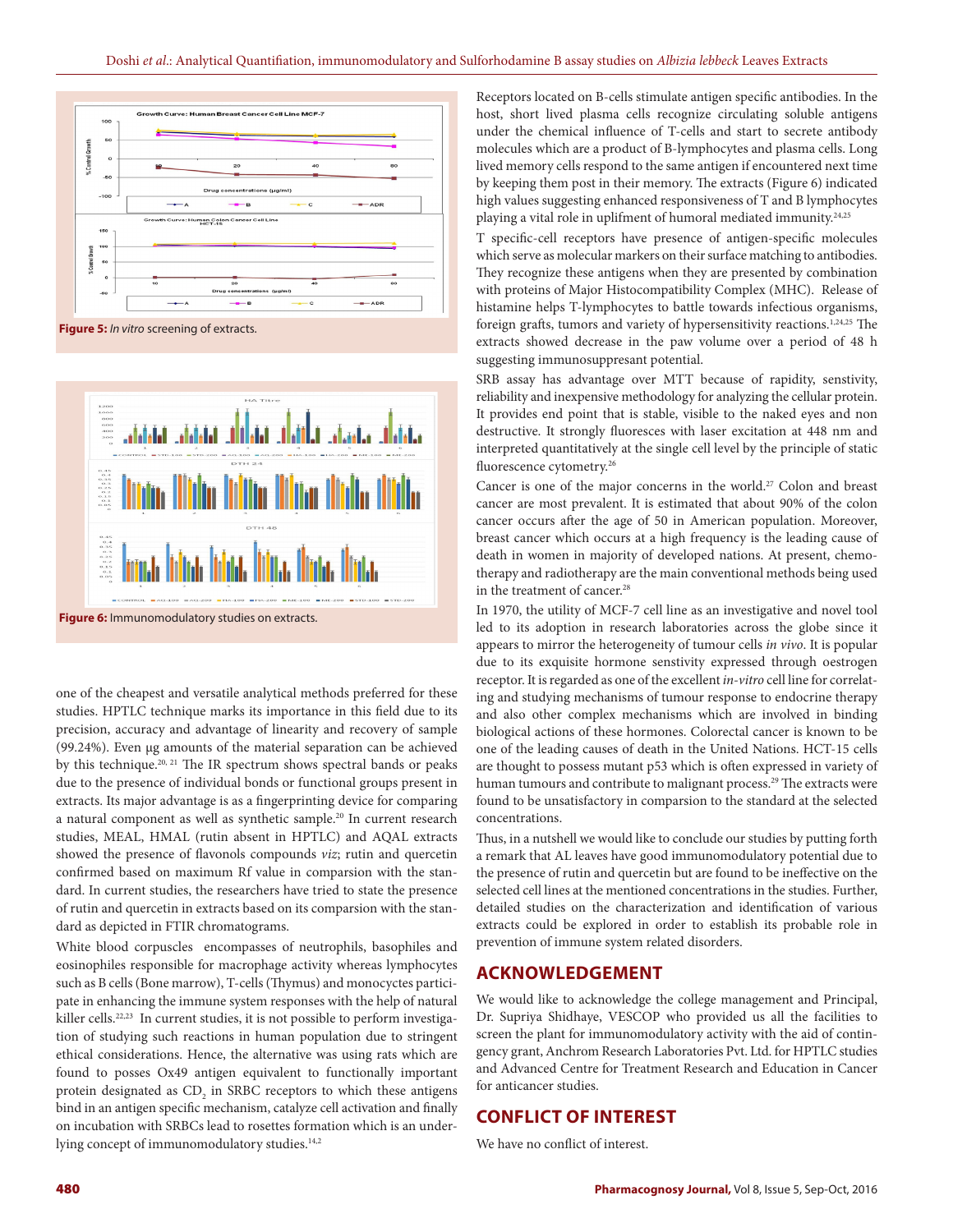#### **REFERENCES**

- 1. Ananthanaryan R, Paniker JCK. Antigens. In Text of Microbiology Part II, 6th Ed, Orient Longman Limited Publishing House, Hyderabad. 2000;67-148.
- 2. Doshi GM, Une HD. Screening of *Polyalthia longifolia* Leaves as Potential Immunomodulatory Target. Int J Pharmacol. 2015;11(2):106-13.
- 3. Pelczar MJ. Basic and Theoretical Aspects of the Immune Response. In Microbiology 5<sup>th</sup> Ed, Tata McGraw Hill Publishing Company Limited, New Delhi. 1993;718-9.
- 4. Gupta SK. Anticancer agents for Immune Based Disorders Antinflammatory agents and ocular inflammation. In Drug screening methods (Preclinical evaluation of new drugs), 2<sup>nd</sup> Ed, Jaypee Brothers Medical Publishers (P) Ltd, India. 2009;p.246-57.
- 5. Thatte UM, Dahanukar, SA. Ayurveda and contemporary scientific thought. Trends Pharmacol Sci. 1986;7:247-51.
- 6. Doshi GM, Chaskar PR, Zine SP, Une HD. Solicitation of HPLC and HPTLC Techniques for Determination of Rutin from *Polyalthia longifolia* Thwaites. Pharmacogn Res. 2014;6(3):234-9.
- 7. Doshi GM, Shanbhag PP, Une HD. Rasayans and Non-rasayans: Future Immunodrug Targets. Pharmacog Rev. 2013;14(7):92-6.
- 8. Chaudhary M, Kumar A, Sharma, Kumar R, Chauhan B, Kovidendra K, Vipin. Comparative immunomodulatory activity of leaves and bark of *Albizia Lebbeck*. J Chem Pharm Res. 2011;3(11): 675-84.
- 9. Kumar D, Arya V, Kaur R, Bhat AZ, Gupta VK, Kumar V. A review of Immunomodulators in the Indian Traditional Health care system. Int J Res Dev Pharm Life Sci. 2012:5-7.
- 10. Kokate CK. Practical Pharmacognosy. 2<sup>nd</sup> Ed, Vallabh Prakashan New Delhi, India. 1989;111-4.
- 11. Khandelwal KR. Practical Pharmacognosy-Techniques and Experiments.10<sup>th</sup> Ed, Nirali Prakashan Pune. 2003;149-56.
- 12. Stankovic MS. Total phenolic content, flavonoid concentration and antioxidant activity of *Marrubium peregrinum* L. extracts. Kragujevac J Sci. 2011;33:63-72*.*
- 13. Alali F, Tawaha K, El-Elimat T, Syouf M, El-Fayad M, Abulaila K, Nielsen SJ, Wheaton WD, Falkinham III JO, Oberlies NH. Antioxidant activity and total phenolic content of aqueous and methanolic extracts of Jordanian plants: an ICBG project. Nat Prod Res. 2007;21(12):1121-31.
- 14. Bader JM. Identification of T lymphocyctes In: Glase J C (Eds.) Tested Studies for Laboratory Teaching, Vol 18 Kendall/Hunt Publishing Company, USA. 1997, p. 113-23.
- 15. OECD Guideline for Testing of Chemicals: Acute Oral Toxicity Acute Toxic Class Method: Adopted: 17<sup>th</sup> December. 2001;1-14.
- 16. Shukla S. Mehta A. John J, Mehta P, Vyas SP. Immunomodulatory activities of ethanolic extract of *Caesalpinia bonducella* seeds. J Ethnopharmaco l. 2009;125:252-6.
- 17. Vogel GH. In: Drug Discovery and Evaluation, Pharmacological Assays. Chapter I: Methods for testing immunological factors, 2<sup>nd</sup> Ed, 2002, p.788-820.
- 18. Vanicha V, Kanyawim K. Sulforhodamine B colorimetric assay for cytotoxicity screening. Nat Prot. 2006;1(3):1112-6.
- 19. Doshi GM, Une HD. *In vitro* cytotoxicity studies on *Carissa congesta*, *Polyalthia longifolia*, and *Benincasa hispida* extracts by Sulforhodamine B assay method. Int J Green Pharm. 2015;9(3):157-61.
- 20. Harborne JB. Phytochemical methods: A guide to Modern Techniques of Plant Analysis. 3rd Ed, Springer (India) Private limited Publication House, First Indian Reprint, New Delhi, India. 2005;11-22.
- 21. Nagore DH, Patil PS, Kuber VK. Comparison between High Performance Liquid Chromatography & High Performance Thin Layer Chromatography for determination of Diosgenin from the *fenugreek* seeds. Int J Green Pharmacy. 2012; 6(4):315-20.
- 22. Barar FSK. Immune System, Immunosuppressants and Immunostimulants. In: Essentials of Pharmacotherapeutics. 5<sup>th</sup> Ed, S Chand and Company Limited, New Delhi. 2009;489-92.
- 23. Goodman and Gilman. Chapters: Pharmacotherapy of Asthma by Bradley JU and Immunodulators – Immunosuppressants, Tolerogens and Immunostimulants by Alan M Krensky, Flavio Vincek and William M Bennet. In: The Pharmacological Basis of Therapeutics. Edited by Laurence L. Bruton and John S Lozo, Keith L Parker, 11<sup>th</sup> Ed. Published by Mc- Graw Hill Medical Publishing House. 2005;717-36 & 1405-32.
- 24. Miller LE. Manual of Laboratory Immunology. In: Ludke HR, Peacock JE, Tomar RH (Eds.), Lea and Febiger London. 199;1-18.
- 25. Benacerraf B. A hypothesis to relate the specificity of T lymphocytes and the activity of I region specific Ir genes in macrophages and borrower lymphocytes. J Immun. 1978;120(6):1809-32.
- 26. Keepers PY, Piazo PE, Peters JG, Otte JVA, Winogard B, Pinnedo HM. Comparison of the Sulforhodamine B protein and Tetrazolium (MTT) Assays for *in vitro*  chemosenstivity testing. Eur J Cancer. 1991;27(7):897-900.
- 27. Parasramka MA, Gupta SV. Synergistic effect of garcinol and curcumin on antiproliferative and apoptic activity in pancreatic cancer cells. J Oncol. 2012:709-39.
- 28. Nair PP, Turjman N, Kessie G, Calkins B, Goodman GT, Davidovitz H, Nimmagadda G. Diet, nutrition intake, and metabolism in populations at high and low risk for colon cancer. Am J Clin Nutr. 1984;40(4):927-30.
- 29. Nautiyal J, Kanwar SS, Yu Y, Majumdar APN. Combination of dasatinib and curcumin eliminates chemo-resistnat colon cancer cells. J Mol Signaling. 2011;6:1-11.